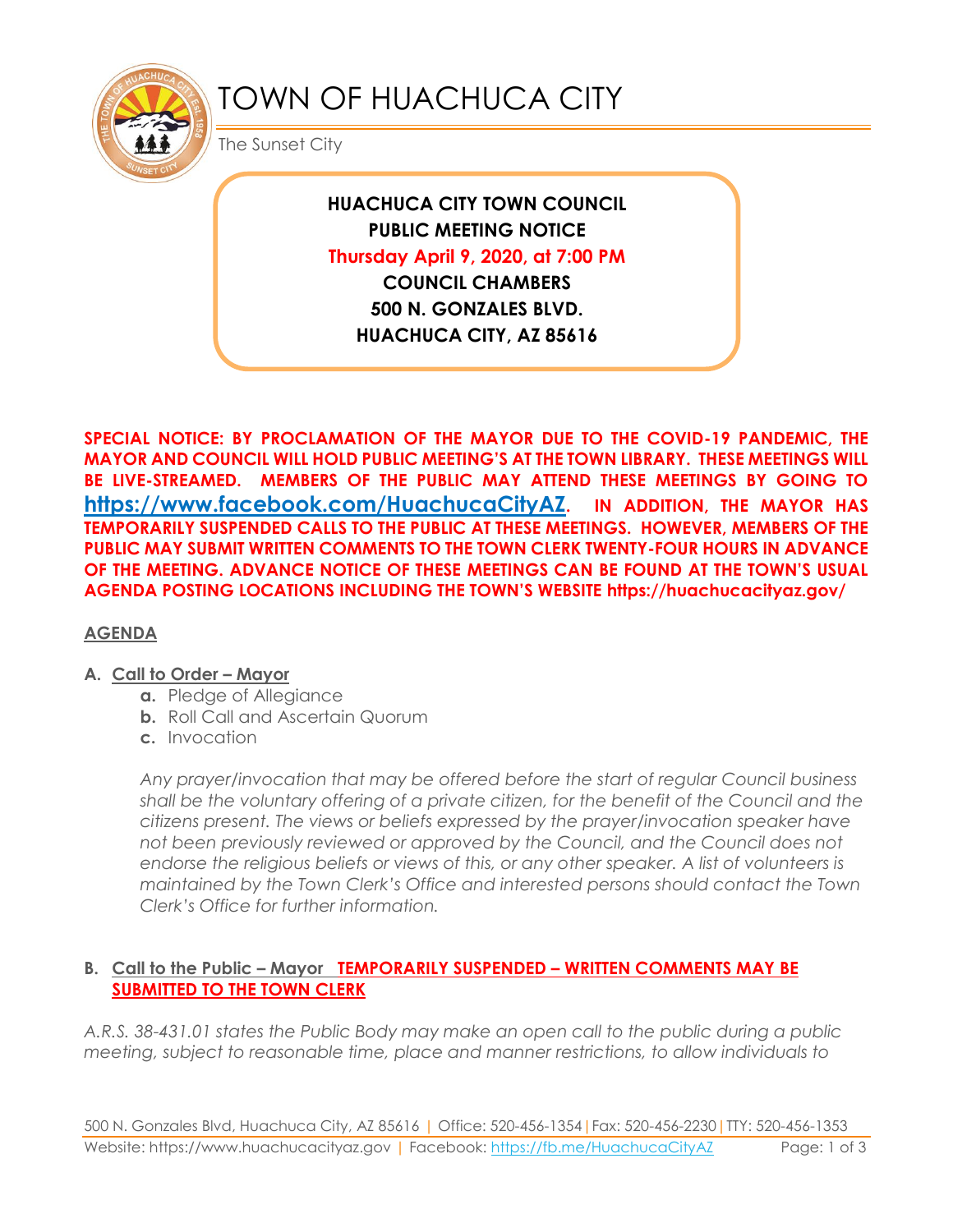*address the public body on any issue within the jurisdiction of the Public Body. At the conclusion of an open call to the public, individual members of the Public Body may respond to criticism made by those who have addressed the Public Body, may ask staff to review a matter or may ask that a matter be put on a future agenda. However, members of the Public Body shall not discuss or take legal action on matters raised during an open call to the public unless the matters are properly noticed for discussion and legal action.*

# **C. Consent Agenda - Mayor**

*All items listed in the Consent Agenda are considered routine matters and will be enacted by one motion of the Council. There will be no separate discussion of these items unless a Member of the Town Council requests that an item or items be removed for discussion. Council Members may ask questions without removal of the item from the Consent Agenda. Items removed from the Consent Agenda are considered in their normal sequence as listed on the agenda, unless called out of sequence.*

- **C.1.** Consider approval of the minutes of the Council meeting held on March 26, 2020.
- **C.2** Consider approval of the executive session minutes of the Council meeting held on March 26, 2020.
- **C.3.** Consider approval of the Payment Approval Report in the amount of \$ 222,853.07

## **D.** Unfinished Business before the Council – Mayor

*Public comment* **TEMPORARILY SUSPENDED – WRITTEN COMMENTS MAY BE SUBMITTED TO THE TOWN CLERK** *will be taken at the beginning of each agenda item, after the subject has been announced by the Mayor and explained by staff. Any citizen, who wishes, may speak one time for five minutes on each agenda item before or after Council discussion. Questions from Council Members, however, may be directed to staff or a member of the public through the Mayor at any time.*

## **E. New Business Before Council - Mayor**

*Public comment* **TEMPORARILY SUSPENDED – WRITTEN COMMENTS MAY BE SUBMITTED TO THE TOWN CLERK** *will be taken at the beginning of each agenda item, after the subject has been announced by the Mayor and explained by staff. Any citizen, who wishes, may speak one time for five minutes on each agenda item before or after Council discussion. Questions from Council Members, however, may be directed to staff or a member of the public through the Mayor at any time.* 

**E.1 Discussion and or/Action [Mayor Pro Tem Johnson]:** Direct staff to modify the employee manual to formalize oversight of required training for each department. Modifications should make department heads responsible and accountable for identifying necessary training within their departments, ensuring that the training is being completed and employees maintain any required certifications for their positions. In addition, make the town manager responsible and accountable for providing oversight to department heads to ensure they are completing